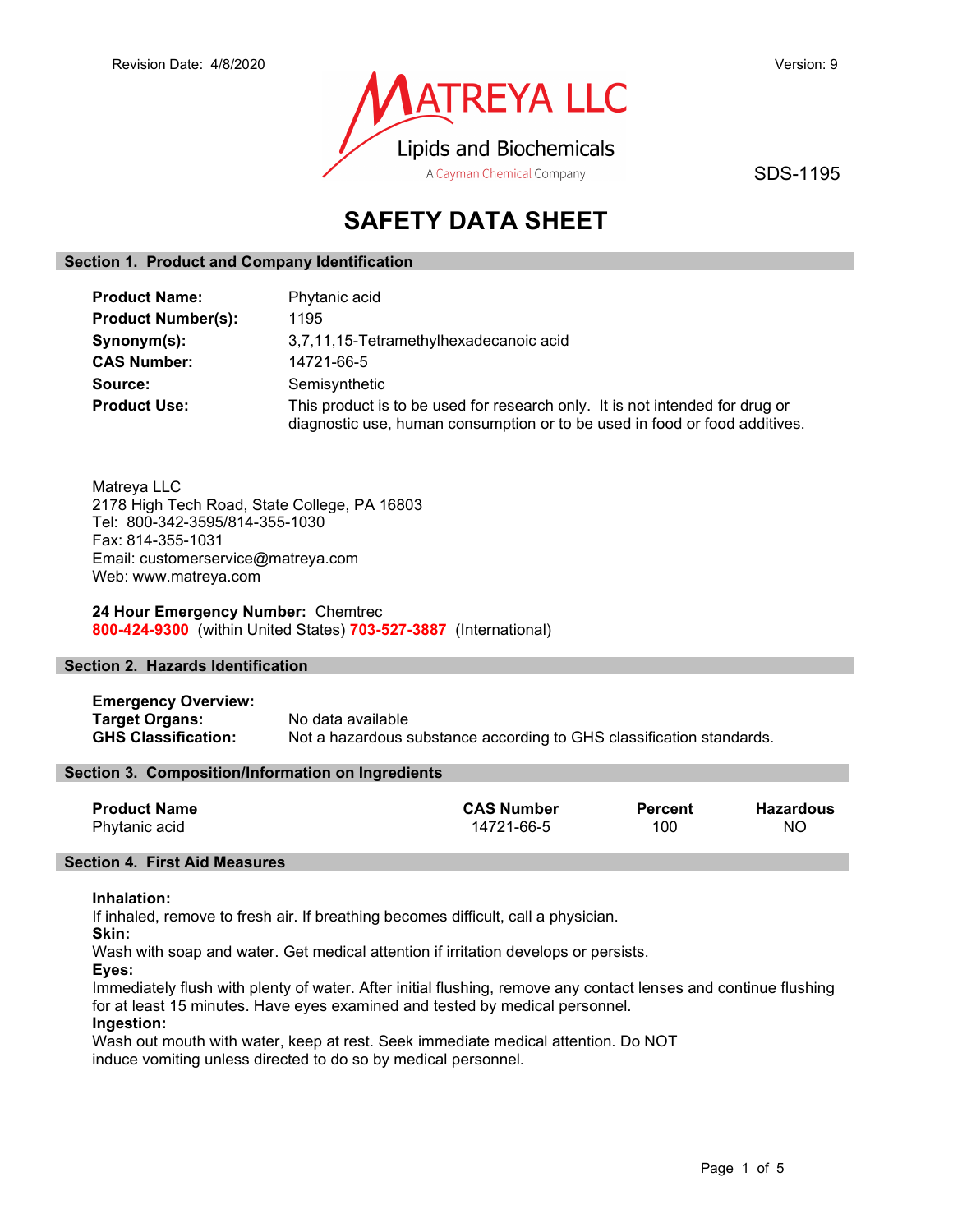# Section 5. Fire Fighting Measures

Suitable extinguishing media: Use dry chemical, alcohol-resistant appropriate foam, carbon dioxide, or water spray. Specific hazards arising from the chemical: No data available Special protective actions for fire fighters: No data available Special protective equipment for fire fighters: Wear breathing apparatus and use water spray to keep fire-exposed containers cool.

#### Section 6. Accidental Release Measures

#### Personal precautions:

Wear appropriate personal protective equipment. After contact with skin, wash immediately with plenty of water.

#### Environmental precautions:

Do not let product enter drains.

#### Methods and Materials for containment and cleaning up:

Sweep up and keep in suitable, closed container for disposal.

# Section 7. Handling and Storage

#### Precautions for safe handling:

Avoid contact with eyes, skin or clothing. Do not ingest. Use only with adequate ventilation. Keep sealed when not in use. Wear appropriate personal protective equipment.

## Conditions for safe storage, including incompatibilities:

Recommended storage temperature: -20°C. Keep container tightly closed in a dry and well-ventilated place.

#### Section 8. Exposure Controls/Personal Protection

This product contains no substances with occupational exposure limit values.

#### Engineering Controls:

No specific ventilation required. Personal Protective Equipment:

#### Respiratory protection:

Respiratory protection is not required. Where protection from nuisance levels of dusts are desired, use type N95 (US) or type P1 (EN 143) dust masks. Use respirators and components tested and approved under appropriate government standards such as NIOSH (US) or CEN (EU).

#### Hand protection:

For prolonged or repeated contact use protective gloves. Recommended: Nitrile rubber Eye protection:

Safety eyewear should be worn at all times to avoid exposure to liquid splashes, mists, or dusts. Recommended: Safety glasses with side shields or goggles.

#### Skin protection:

Protective clothing should be selected specifically for the working place, depending on concentration and quantity of the hazardous substances handled. Recommended: Lab coat

#### Section 9. Physical and Chemical Properties

| Appearance:                              | Liauid |
|------------------------------------------|--------|
| Odor:                                    | No dat |
| <b>Odor threshold:</b>                   | No dat |
| pH:                                      | No dat |
| <b>Melting/Freezing point:</b>           | No dat |
| Initial boiling point and boiling range: | No dat |
| Flash point:                             | No dat |

No data available No data available No data available No data available No data available No data available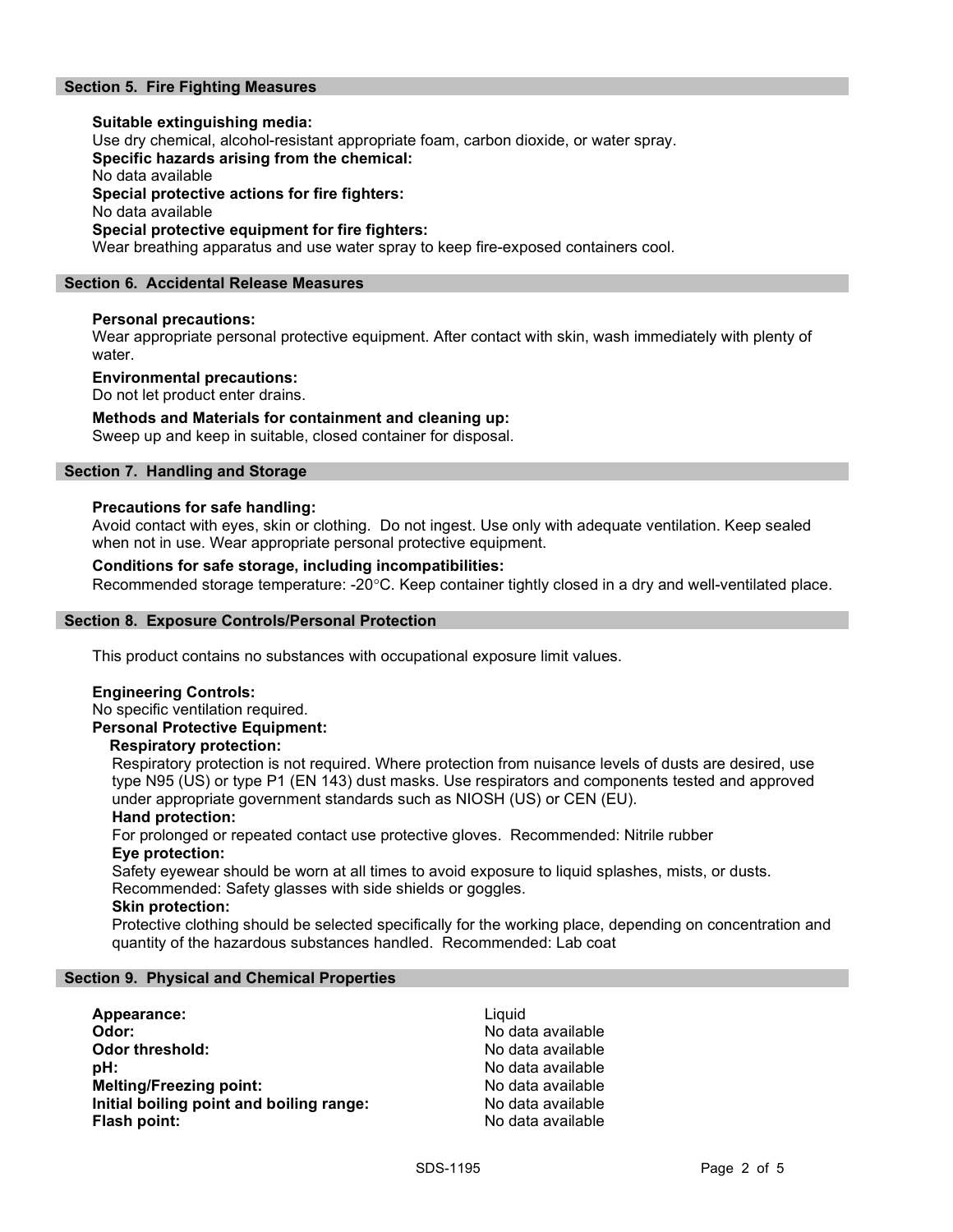Evaporation rate:<br>
Flammability (solid. gas): No data available Flammability (solid, gas):<br>
Upper/Lower flammability or explosive limit: No data available Upper/Lower flammability or explosive limit: Vapor pressure:  $\blacksquare$ Vapor density: No data available Relative density:<br>
Solubility (ies):<br>
Solubility (ies):<br>
Solubility (ies): Partition coefficient (n-octanol/water): No data available Auto-ignition temperature: No data available Decomposition temperature: No data available Viscosity: No data available Molecular formula:  $C_{20}H_{40}O_2$ Molecular weight: 312

Chloroform, methanol

#### Section 10. Stability and Reactivity

#### Reactivity:

Stable under recommended storage conditions.

#### Chemical stability:

Stable under recommended storage conditions.

# Possibility of hazardous reaction:

No data available

Conditions to avoid: No data available

#### Incompatible materials: No data available

Hazardous decomposition products: No data available

# Section 11. Toxicological Information

#### Acute toxicity: No data available

Skin corrosion / irritation: No data available

Serious eye damage / irritation: No data available Respiratory or skin sensitization: No data available

#### Germ cell mutagenicity: No data available

## Carcinogenicity:

No component of this product present at levels greater than or equal to 0.1% is identified as a carcinogen or potential carcinogen by IARC, ACGIH, NTP or OSHA.

# Reproductive toxicity:

No data available

# Specific target organ toxicity - single exposure:

No data available

#### Specific target organ toxicity - repeated exposure: No data available

# Aspiration hazard:

No data available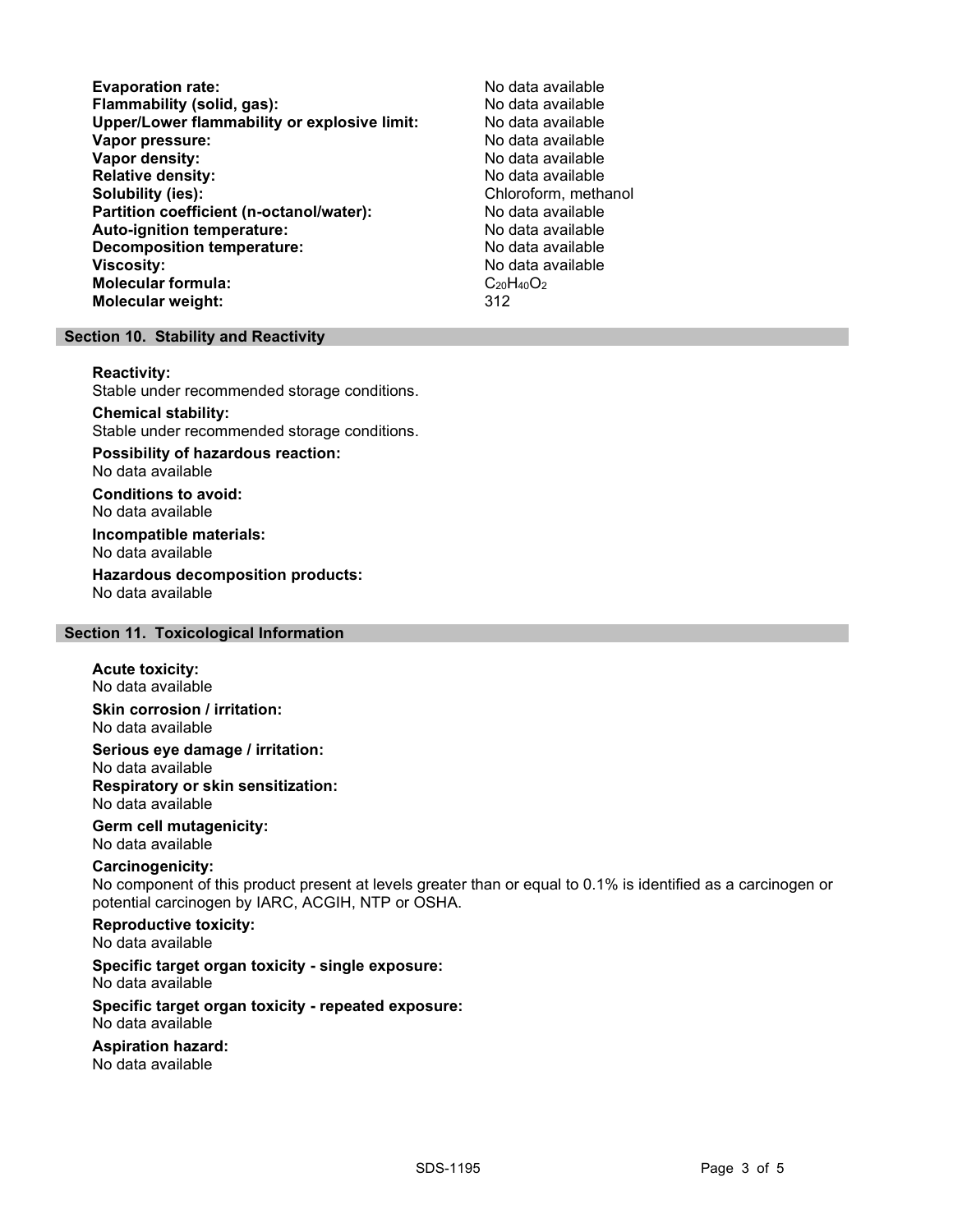# Section 12. Ecological Information

# Toxicity: No ecological data available for this product. Persistence and degradability: No data available Bioaccumulative potential: No data available Bioaccumulation: No data available Mobility in soil: No data available

Other adverse effects: No data available

#### Section 13. Disposal Consideration

#### Disposal methods:

Observe all federal, state and local environmental regulations.

#### Section 14. Transportation Information

| DOT (US)<br><b>UN Number:</b>                       | Not dangerous goods |
|-----------------------------------------------------|---------------------|
| <b>Land Transport ADR/RID</b><br><b>UN Number:</b>  | Not dangerous goods |
| <b>Maritime Transport IMDG</b><br><b>UN Number:</b> | Not dangerous goods |
| <b>Air Transport ICAO/IATA</b><br><b>UN Number:</b> | Not dangerous goods |

### Section 15. Regulatory Information

Product Name CAS Number Phytanic acid 14721-66-5

#### SARA 302 Components:

No chemicals in this material are subject to the reporting requirements of SARA Title III, Section 302.

#### SARA 313 Components:

This material does not contain any chemical components with known CAS numbers that exceed the threshold (De Minimis) reporting levels established by SARA Title III, Section 313.

#### SARA 311/312 Hazards:

No 311/312 SARA Hazards

#### California Prop. 65 Components:

This product does not contain any chemicals known to State of California to cause cancer, birth, or any other reproductive defects.

# DSL/NDSL status:

This product contains the following components that are not on the Canadian DSL nor NDSL lists.

| Component     | <b>CAS Number</b> |
|---------------|-------------------|
| Phytanic acid | 14721-66-5        |